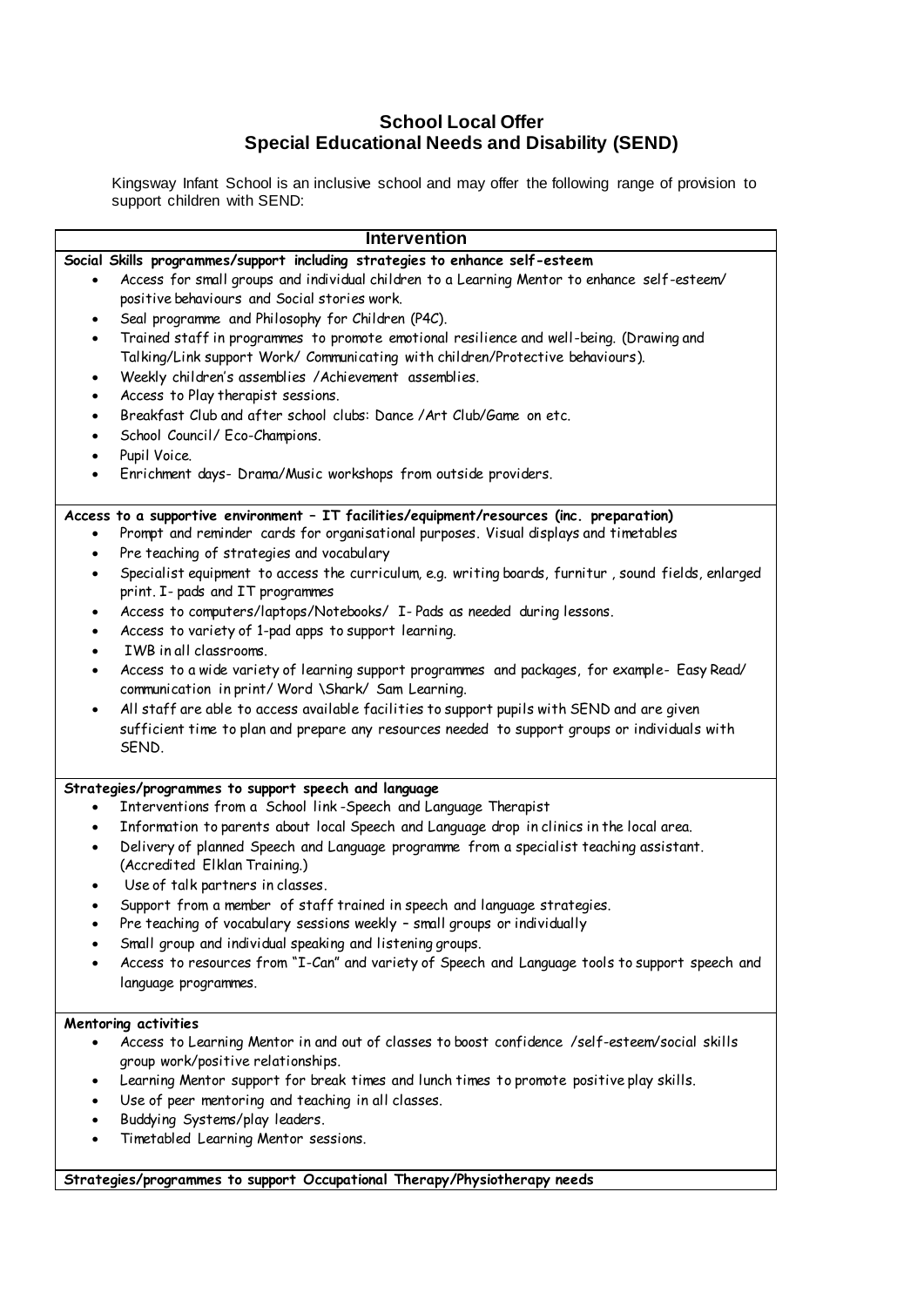- Daily exercises for whole school Wake + Shake/ Access to large and small equipment on a daily basis. /Regular P: E/Games/Dance lessons.
- Support for Individuals and small groups to develop Fine and Gross Motor skills as part of planned intervention through Individual provision maps/programmes.
- Referrals through school health service to Occupational Therapy/Physiotherapy Service if required for individuals.
- Interventions programmes supported by an Occupational Therapist/Physiotherapist.
- Specialist resources and equipment where needed. For Example- Weighted cushions /specialist pens writing implements /writing slopes/scissors/ sensory diet equipment and resources.

#### **Strategies to reduce anxiety/promote emotional wellbeing (including communication with parents)**

- Inco and Teaching assistant trained in delivery of Drawing and Talking/ Communicating with Children. Protective Behaviour Programmes.
- Planned programme of support from a Learning Mentor. Social stories groups.
- Planned programme of support from a classroom teaching assistant. Brqthru -Link Support Work for small groups.
- Meet and greet session at the start of each day.
- Inco+ Learning Mentor are available as are all staff for pupils/parents to speak to about any concerns/anxieties throughout the week.
- Regular communication with parents/carers through newsletters/school website/planned review meetings/ Phone.
- Use of and referrals to South West Herts Partnership Family Support Workers and Thriving Families Team.
- Referral to CAMHS/Play/Art Therapy/ Counselling.
- Access to school Health Service/Nurse.

# **Strategies to support/develop literacy (including reading)**

Pupils with SEND will have the opportunity to work in small groups or 1-1 with class teachers and or /teaching assistants/ Inco at different points throughout the week.

- Differentiated work and strategies for individual needs.
- Small group support in class through Guided Teaching.
- Use of Talk Partners.
- Opportunities for working in a small group for 'Catch-up Literacy activities' involving focussed teaching, including Phonics. (Early Literacy Support Programme).
- Daily 1-1 support by a specialist teaching assistant for focussed teaching of reading/writing difficulties including Phonics –Fischer Family Trust (FFT) Programme
- Literacy supported by a variety of IT programmes of support and varied reading schemes- Easy Read/ Word Shark/ Dandelion readers /Phonics bug/ Floppy's phonics.
- Regular pupil progress meetings /discussions with SMT/Inco to identify any difficulties arising with any pupil and implement plans of support.
- Literacy co-ordinator parent workshops at beginning of year and information on how to support reading and writing.
- Pupils with literacy difficulties may be referred to the Specific Learning Difficulties Base or Educational Psychology Service for further advice and intervention.
- $\bullet$

# **Strategies to support/modify behaviour**

- Use of the whole school behaviour policy to support and promote positive behaviour and relationships. (Available on website)
- School Golden Rules. Consistent and positive approach to any behaviour management programmes by all staff. Consistency across whole school by all staff members when applying sanctions.
- Weekly achievement/Children assemblies to celebrate and promote self-esteem and confidence in pupils.
- Involvement of a learning mentor and SLT to ensure positive respectful relationships and behaviour is fostered throughout the school.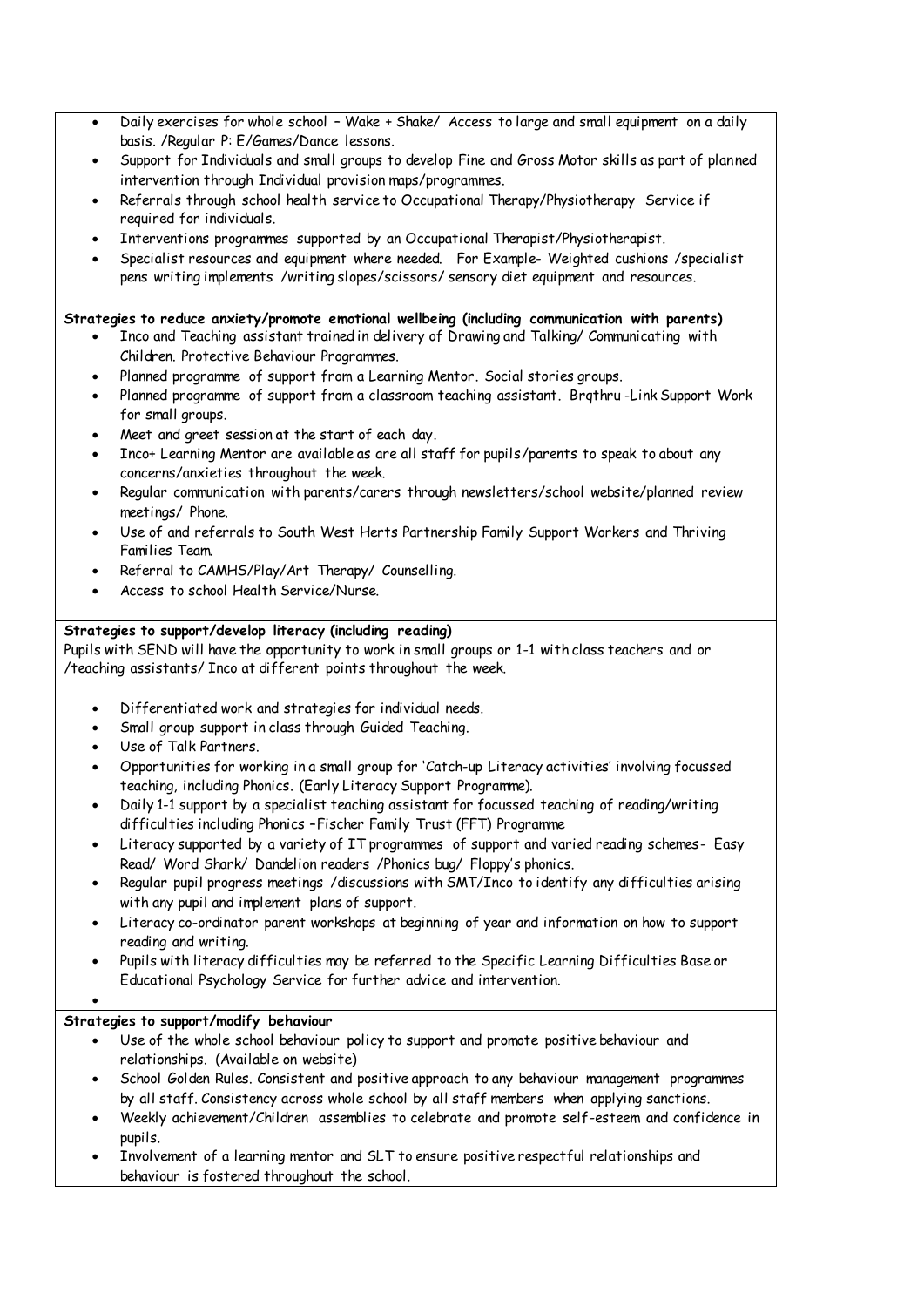- Social skills/behaviour modification groups.
- Referral to Behaviour support Team/ Chessbrook Outreach Team /Family Support Workers.
- Delivery of a planned programme of support, such as a Personal Support Plan from Behaviour advisors /teachers and specialist teaching assistants.
- Collaborative work with parents/ Carers to support positive behaviours through workshops/Family Learning/ and other outside agencies support.
- Use of lunchtime/after school activity clubs, e.g.'Game on/ /Ukele/recorder/Dance

### **Strategies to support/develop Mathematics**

Pupils with SEND will have the opportunity to work in small groups or 1-1 with class teachers and or /teaching assistants/ Inco at different points throughout the week.

- Small group support in class through Guided Teaching
- Regular pupil progress meetings /discussions with SMT/Inco to identify any difficulties arising with any pupil and implement plans of support.
- Opportunities to work in a small group for 'Catch-up Mathematics activities'.
- Access to specialist teaching assistant for 1:1 support involving focussed teaching of mathematics. Maths

# **Provision to facilitate/support access to the curriculum**

- Differentiated/well planned and appropriately resourced curriculum.
- Small group support from teachers and teaching assistants.
- 1:1 support class from teachers/ teaching assistants to facilitate access through modified and differentiated curriculum and resourcing.
- Specialist equipment such as seating, writing slopes/implements/ Use of scribe/ Sensory equipment. personal screen/enlarged print for visually impaired
- Use of a personalised visual timetables where needed.
- Referral to Specific Learning Difficulties Base- Laurence Haines for further specialist advice and intervention strategies.
- Referral to Outreach Teams at Colnbrook for further specialist advice and intervention strategies.

# **Strategies/support to develop independent learning**

- Use of visual timetables and checklists.
- Pre teaching vocabulary and content.
- Peer mentoring.
- Access to ICT equipment and programmes as part of individualised support programmes.
- Use of individualised success criteria and self-assessment.
- P4C used effectively to promote high quality questioning and curiosity.
- Effective use of available spaces both indoors and outdoors.

#### **Support/supervision at unstructured times of the day including personal care**

- Breakfast Club daily.
- After school clubs and activities such as: Dance/Fun Fit/ Art club/Game on.
- Learning Mentor activities at lunch times.
- Available use of quiet workstations in classes and effective use of calmer quieter spaces/areas in and around the school.
- 1:1 specialist teaching assistants at playtimes and lunchtimes for individuals and groups to facilitate activities.

#### **Planning and assessment**

- Regular monitoring of assessment data by Head/ SMT and pupil progress meetings held each term ensure early identification of any needs/concerns that arise. Immediate plan of support and intervention discussed and implemented for individuals and small groups.
- Pupil Premium pupils are identified and effectively supported.
- Laurence Haines (SpLD) Phonics diagnostic assessment tool for identifying specific difficulties.
- Laurence Haines (SpLD) Mathematics diagnostic assessment tool for identifying specific difficulties.
- Individual/ Class Provision Maps (IPMs/CPM )